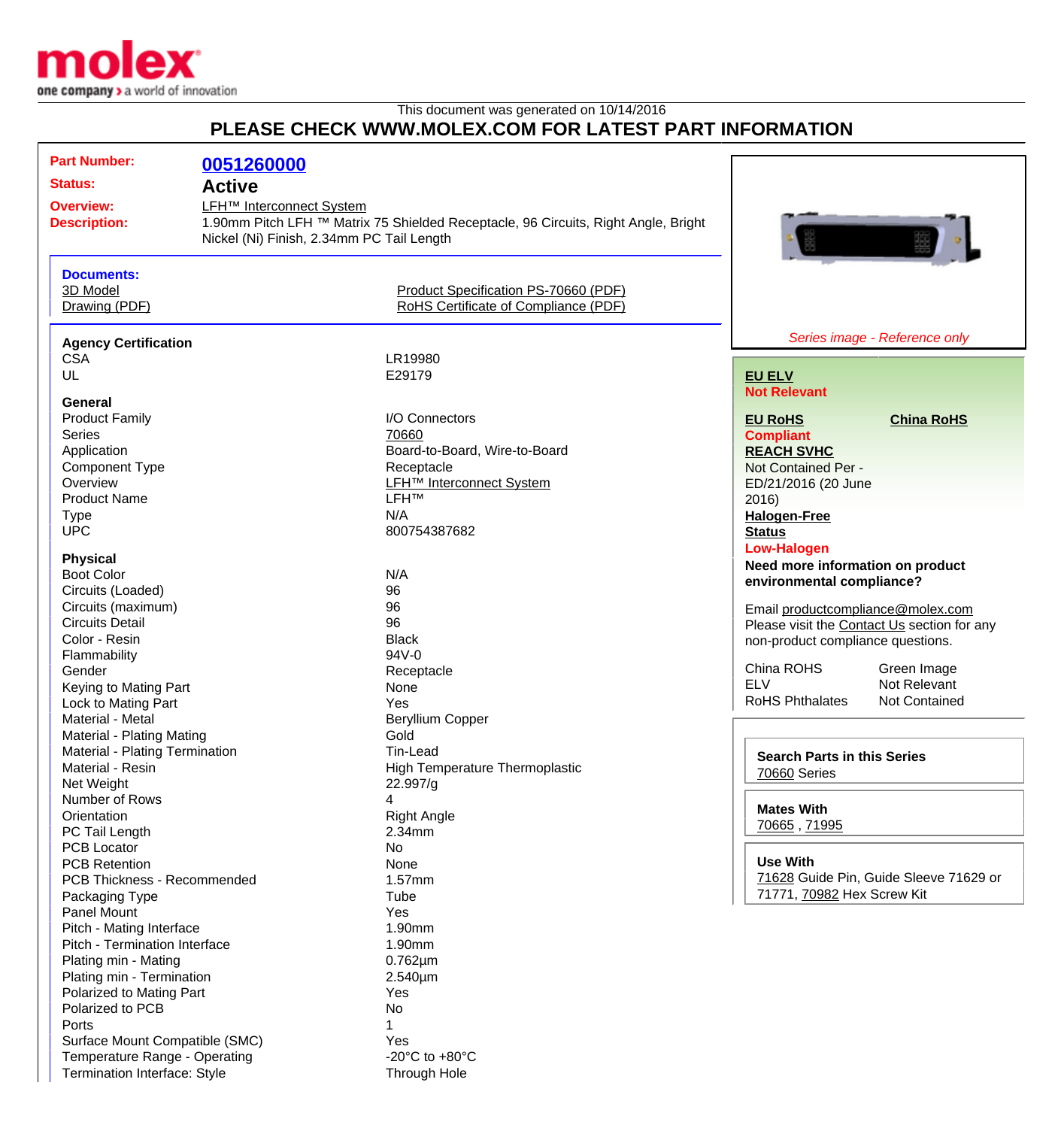| Waterproof / Dustproof<br>Wire Size AWG                                                                                                                                              | No<br>N/A                                                 |
|--------------------------------------------------------------------------------------------------------------------------------------------------------------------------------------|-----------------------------------------------------------|
| <b>Electrical</b><br>Current - Maximum per Contact<br>Grounding to Panel<br>Shield Type<br>Shielded<br>Voltage - Maximum                                                             | 1.0A<br>None<br><b>Full Shield</b><br>Yes<br>40V AC (RMS) |
| <b>Solder Process Data</b><br>Duration at Max. Process Temperature (seconds)<br>Lead-freeProcess Capability<br>Max. Cycles at Max. Process Temperature<br>Process Temperature max. C | 040<br>SMC&WAVE<br>003<br>245                             |
| <b>Material Info</b><br><b>Engineering Number</b>                                                                                                                                    | 706600001                                                 |
| <b>Reference - Drawing Numbers</b><br><b>Product Specification</b><br><b>Sales Drawing</b>                                                                                           | PS-70660<br>SDA-70660-0001                                |

## This document was generated on 10/14/2016 **PLEASE CHECK WWW.MOLEX.COM FOR LATEST PART INFORMATION**